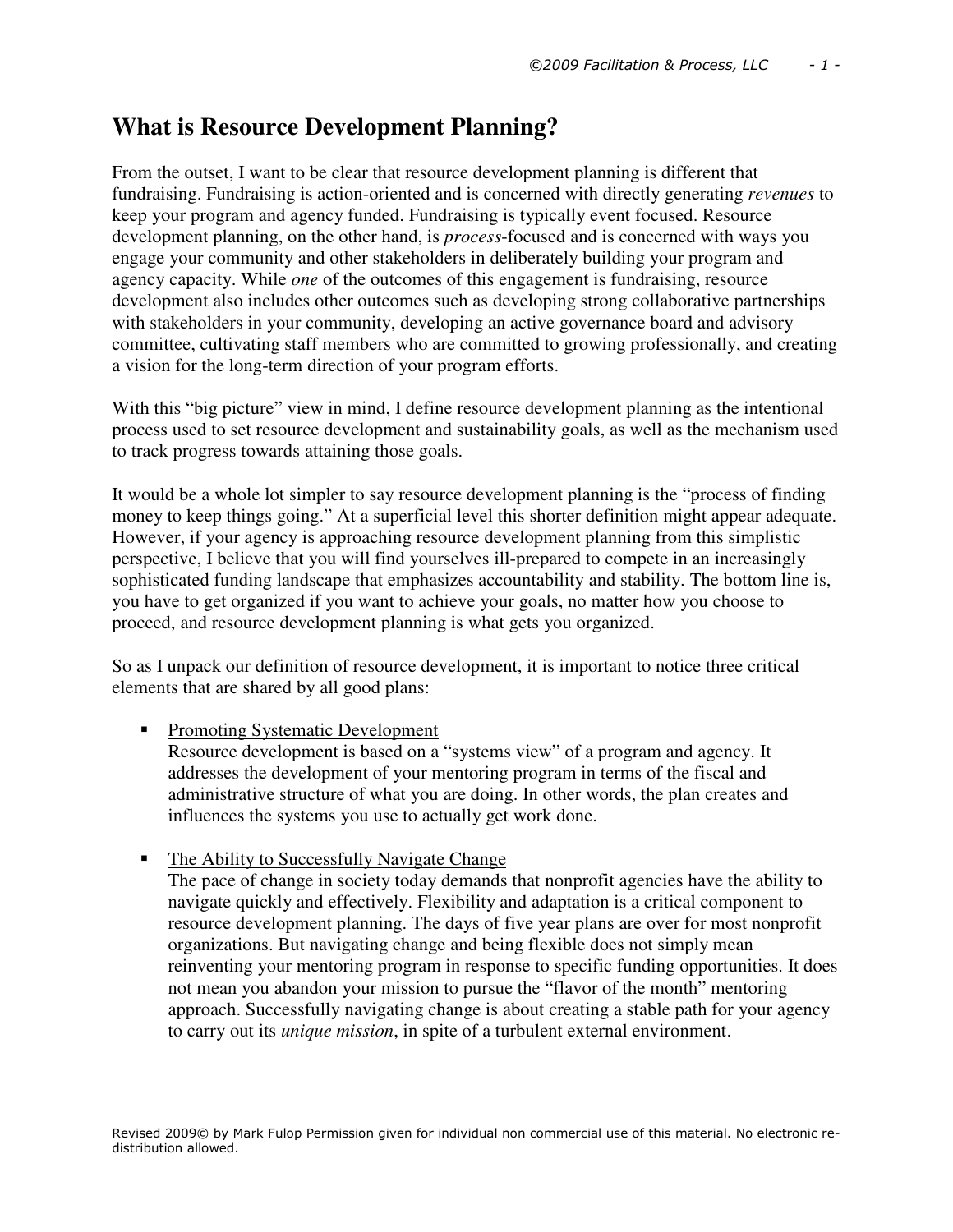■ Encouraging Sustainable and Rational Growth Resource development is only tenable when growth makes sense for the organization. When a program or an agency grows too fast, there is a potential to lose a sense of mission, and often, with staff stretched too thin, program services suffer and the program starts to unravel. As odd as it may sound, sometimes getting a huge pot of money causes more problems than it solves.

One thing programs should *never* do is omit the larger perspective of the youth that they serve. While this workbook will focus extensively on agency planning and capacity building, the *ultimate* success that you will have in resource development can only be judged by what your organization and program contributes to the *positive development of the youth you serve*. In other words, true resource development planning transcends the fiscal health and stability of your program. This is an important concept, because I have seen, on many occasions, mentoring programs (especially small grassroots programs) struggle desperately to remain viable, at the expense of the youth being served. There is no point in keeping your program afloat if you are doing a disservice to your community's youth. So please keep that perspective in all the planning you do, both fiscal and otherwise as you proceed through this workbook.

If you do, your resource development planning will be able to draw the motivation to ask the hard question which is not, "*how do we sustain our program and agency?,"* but rather, "*how do we best serve the kids?"* The answers to these two questions might be radically different.

## **The Resource Planning Process**

Resource development planning implies a deliberate process to prepare for the future. The process of planning can be complex, time-consuming, and guided by external consultants or, conversely, it can be pragmatic, simple, and built into the existing internal routines of your organization. Which ever approach you take, this section is designed to overview the process of resource development planning and how you can apply this process in your own organization.

As mentioned previously, resource development is a professional and academic discipline unto itself. Not surprisingly, there are a stunning number of commonly used strategic planning models to guide resource development planning. In practice, many of these models are astoundingly complex, requiring the use of detailed flowcharts and software to understand and track. Such models are also very resource intensive (time, staffing, money) to implement with integrity. These models are unlikely to be a good approach for your mentoring program.

Alternatively, this workbook takes a utilitarian approach to resource development planning. I recognize that most small to mid-sized community nonprofits have limited resources to invest in a highly-structured and protracted planning process. So the focus of this workbook is on providing a simple model for planning that can be completed in three stages, as illustrated below. Each stage contains a small number of discrete planning tasks. As you consider this planning model you will see that the emphasis of the process is on the thoughtful development of your plan. Unfortunately, *there are no shortcuts* in the planning process. Well-conceived resource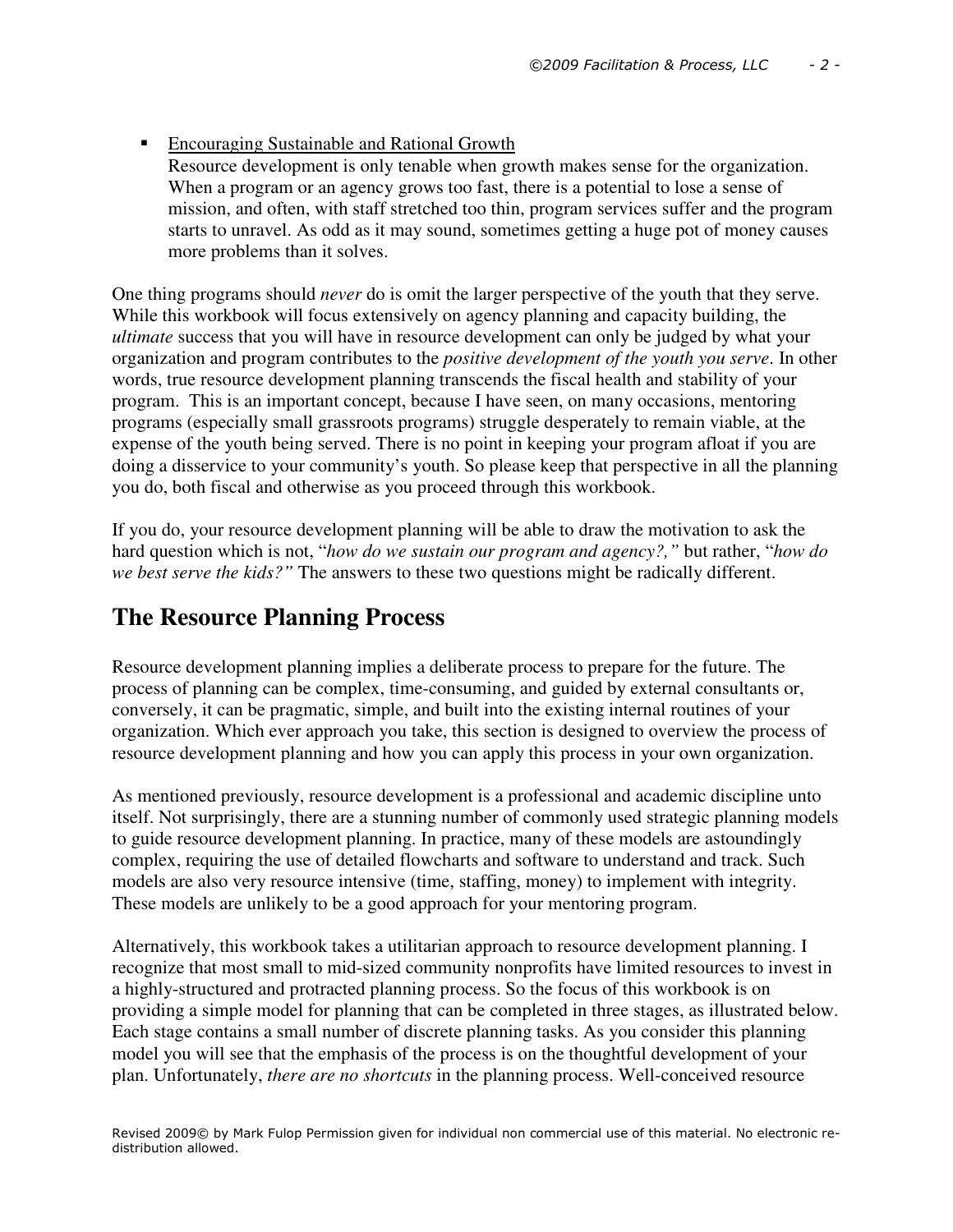development plans are the result of thoughtful and reflective effort. This should not discourage you; it just means that you'll get out of it what you put in.

In this section of the workbook I will lead you through the planning process. Woven throughout this section are worksheets and other tools to guide you through this process.

## The Planning Process



**Figure 1**

## **Assessing Your Current Reality**

## **Step One: Allocating Resources**

There is an old saying that, "it takes money to make money," and in resource development planning that saying could be adapted to read, "it takes resources to create resources." As a result, the logical starting place for resource development planning is the allocation of resources. In general, you will need to dedicate a number of resources to the planning process, including leadership, time, and a variety of physical and fiscal resources.

## Leadership

Perhaps the most important resource that you will allocate is leadership. If you look at most organizations that plan successfully, one of the common, and likely *most* important, drivers of success is the presence of a capable leader who brings vision, passion, and skills. This leader, according to one pair of researchers, needs to be adept not only at providing strategy and creating focus, but also must understand the art of "patching," which is the ability to weave together the various parts of a plan into a dynamic, synthesized, and growing whole (Brown, S.L., & Eisenhardt). Our experience as a technical assistance provider to all types of programs leads us to believe that without dedicated leadership most mentoring programs will fail to be sustainable over the long haul. This is true of most things in both business and life. In short, you need a "champion" or a group of people who can play that role and lead this effort.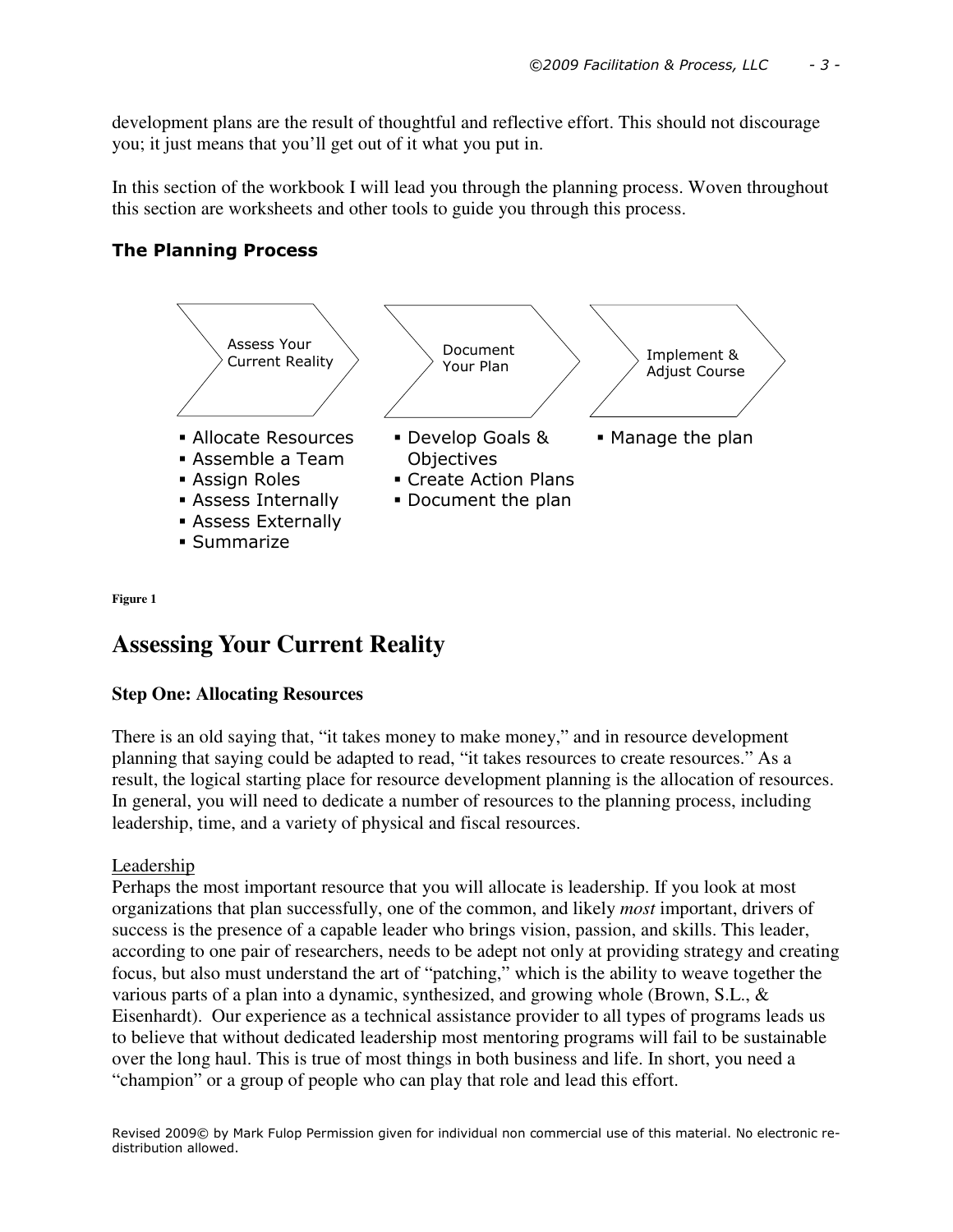## Time

As you think about assembling your team for resource development planning, the first step will be to allocate time to adequately support the planning process. As mentioned earlier, there are no shortcuts to resource development planning. Planning that is reflective, specific, measurable, and likely to produce results is the end product of dedicated hours, rather than an episodic or ongoing agenda item at random staff meetings. This means that adequate time must be allocated to the process and to each of the staff members serving on your planning team. Depending on the complexity of the plan, it is said that a successful strategic plan will take anywhere from 12 to 20 full days to develop, and that the span of time to implement the plan might require 6 to 12 months (Pfeiffer, Goodstein, & Nolan, 1985). While it is important to remember that this is a *general* rule of thumb for the broader process of strategic planning, an agency should *never*  underestimate the time required to create and launch a successful resource development plan.

## Space, Equipment and Supplies

In addition to time there will also likely be the need to dedicate other resources, such as space, equipment and supplies. By allocating real resources your agency will convey the importance of developing and implementing this. Keeping track of your plan in a "folder on someone's desk," will likely not result in the priority focus that resource development planning requires. So make this a formal process and equip it accordingly.

## Financial Resources

Finally, resource development planning will require money. Often, financial resources are required to buy access to information and skills. Typically, this takes the form of hiring consultants (i.e., facilitators or grant writers), attending training conferences and workshops, and purchasing specific resources (i.e., professional association memberships, books, or access to grant and foundation databases). As you implement your plan, there may be other upfront costs associated with specific fundraising strategies such as developing a website, creating marketing materials, or travel expenses related to fundraising.

## **Step 2: Assembling the Right Team**

The second part of getting organized is assembling your planning team. There are no hard and fast rules for who should be involved in resource development planning but there are several considerations to keep in mind when deciding who should serve on your team. In general, planning groups need to possess the skills, knowledge, and decisionmaking authority required to both develop and implement the plan. In addition, your planning group should be inclusive of the key stakeholders involved with your program, or at least have a process of keeping *all*  stakeholders informed throughout the process.

As a prerequisite to team-building, I have already identified the resource of leadership, someone who can champion change. This leader will clearly bring expertise to the team, but the leadership function does not necessarily rest in this *single* individual. In his book, *Leading Change*, John Kotter emphasizes the importance of leadership as a distributed function in teams (Kotter, 1996).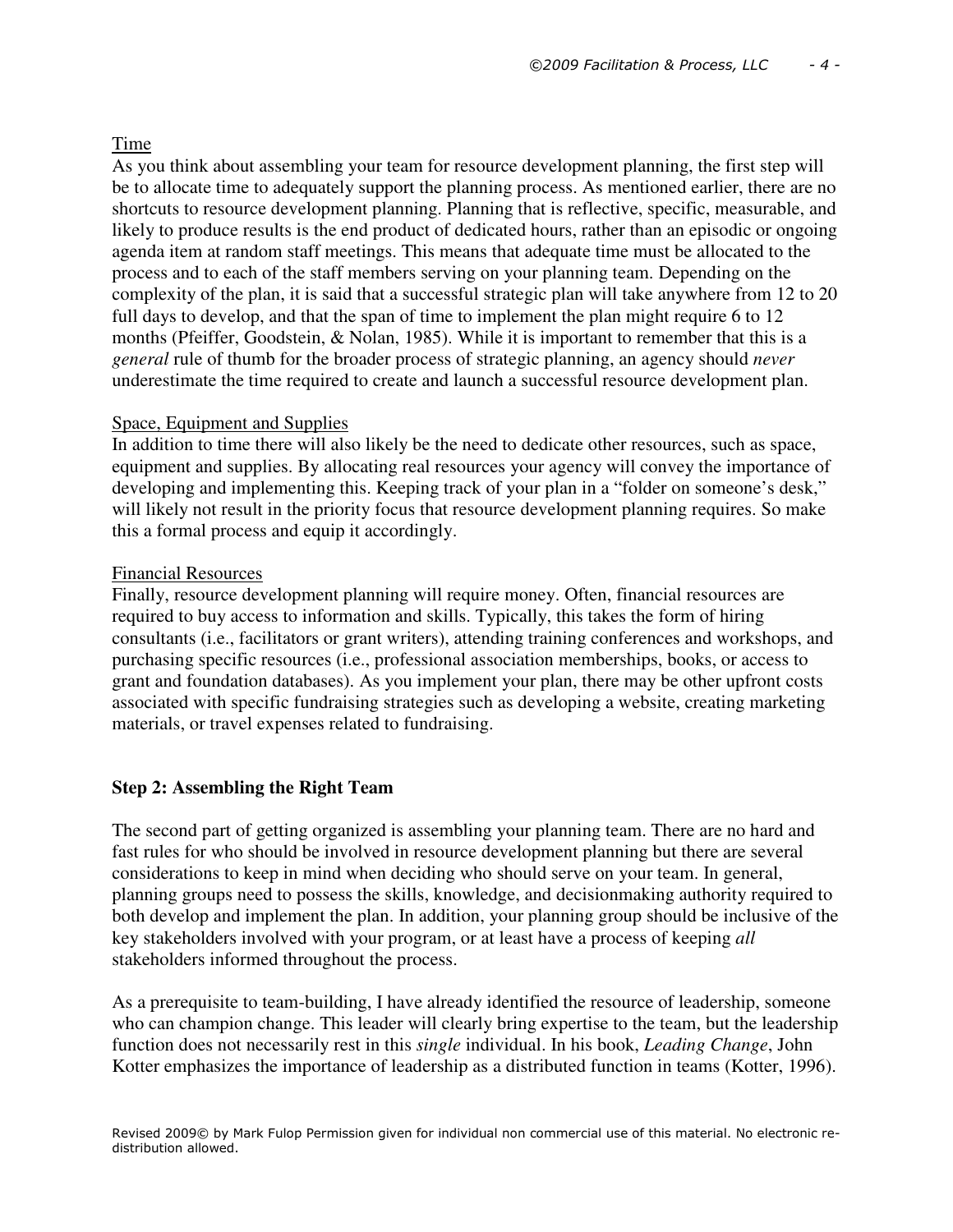He suggests that agencies pull together groups with enough power to lead the change and urges the team to pool their leadership. Kotter suggests that, with the exception of very small agencies, no *one* person has the credibility, expertise, or skills to single-handedly lead a substantive planning or change initiative.

Kotter also suggests that you should focus on creating a team capable of sharing ownership and responsibility based on their expertise, reputations, and relationships. Keep in mind that the team may evolve somewhat over time however, focusing early on the development of a stable team will prevent your planning process from getting stuck in the ongoing orientation of new members.

So the question becomes, especially for smaller organizations, "*where will we find this team?*" A helpful way of looking at it is that expertise can be cultivated, borrowed, and/or rented. Under this hierarchy, the starting point is to look at your own staff and assess what skills and competencies can be used in the planning process. Your current staff may or may not have expertise specific to resource planning, but often your staff *will* possess great general skills such as, organization, planning, information research, communication, and writing talents. These can all be critical to the work of resource planning.

In addition to providing an opportunity to tap into the *existing* skills of your staff, involving them in resource development planning also offers an opportunity for professional development. This point cannot be underestimated. As I will discuss later in this section, resource development planning is an iterative process, and not a linear event with a fixed end point. If resource development is a function of your program and agency then it is also important to consider staff development an important function of your agency. In a recent article in the *Grassroots Fundraising Journal*, Linda Ann Miles argued that nonprofits should adopt a "grow your own" approach to cultivating resource development professionals, suggesting that strong skills in this area can come from within your own staff (Miles, 2005). She suggests focusing on the passion and willingness of your staff, working with them to develop these qualities through direct experience, continuing education, and even the judicious use of consultants as coaches and mentors.

The second source of team members is to "borrow" the expertise of the volunteers in your program, members of your board, and individuals within your community network. Using your board and volunteers in sustainability planning is also an important, if not primary resource.

Finally, there are some instances where it may be important to "rent" expertise by employing a consultant to assist you in your resource development process. Typically, consultants are used to accomplish specific tasks such as process facilitation, grantwriting, marketing campaigns, public relations, or, in some cases, advocacy. Increasingly, however, consultant "coaches" are being used to assist nonprofits in improving management practices, often with fantastic results. If your agency chooses to use consultants, it is important to a) be clear about what the tasks are included in the consultation, and b) be clear that your agency conducts an appropriate process of "due diligence" to ensure a win-win consulting.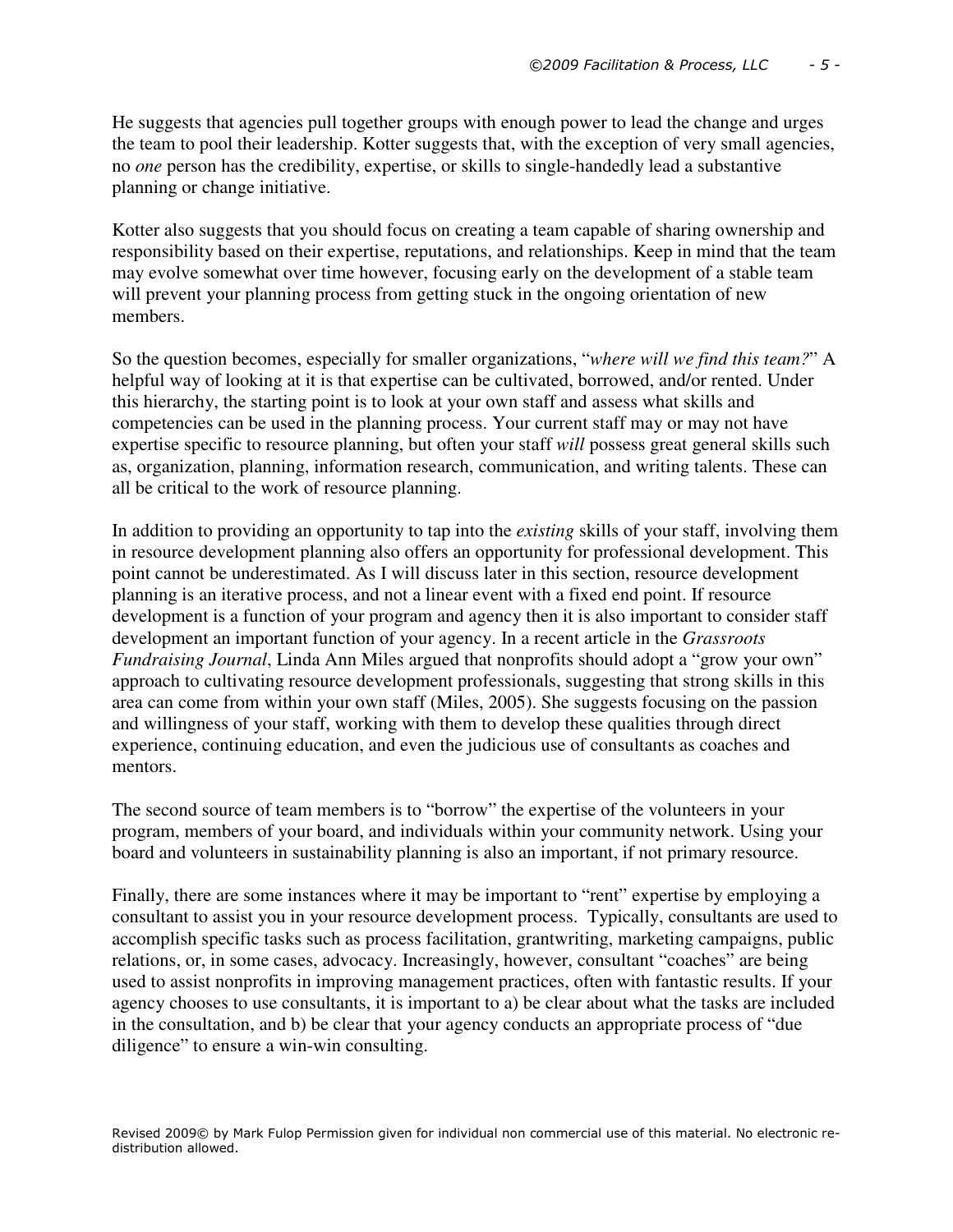#### **Step Three: Assigning Roles**

Once you have thought through who will be on your team, it is important to clarify roles and expectations. All team members must understand the part they play in the planning process. The process of delineating roles needs to be completed prior to actual planning so that everyone is clear about the expectations of the roles of the team members. With roles assigned up front, it is more likely that the duties associated with them will be prioritized and completed. In general, there are four types of roles that will be woven into team members' job descriptions: leadership, process, connecting, and action.

*Leadership roles*, as noted previously, provide leadership, direction, decisionmaking, and accountability tracking. This role also requires the ability to synthesize and patch the pieces of the plan into a coherent whole. Ideally all team members have a stake in the leadership of the planning process, but regardless of how you structure it, someone has to "own" it.

*Process roles* support the structure of the process, ensuring that the planning stays on task and that decisions get made. This can be simple things like meeting facilitation and coordinating those physical and fiscal resources I talked about earlier. Underlying this role is the need for clearly outlined responsibilities related to *deadlines*. Process roles keep the other team members updated and ensure followthrough on tasks assigned.

*Connecting roles* are the roles associated with establishing and maintaining the relationships and communications between the planning and program stakeholders. This role relates to the team members' "rolodexes" and the interpersonal connections that can help you successfully develop and implement your resource plan. In defining roles, it is important to understand that everyone has connections that could potentially be useful to the planning process. For example, in one nonprofit agency that I know of, the project's half-time volunteer secretary was the sister-in-law of a professional football player, who ultimately became a strong advocate and a key figure in their resource development plan.

*Action roles* are associated with every member of the team. Action roles not only define who does what, but also the expectations and outcomes associated with actions. This differs from process roles in that the main focus is on the outcomes of activities not just the process of maintaining accountability. Action roles are about concrete "doing."

Once roles are assigned, a team should commit expectations to paper in the form of committee member job descriptions. Since each team member will likely have different primary and secondary roles, this might require the development of short descriptions for each team member rather than attempting to create a single generic job description (see sample Job Description). These job descriptions will have details about the process, leadership, and connecting roles and will also be supplemented with very specific action tasks once your plan is more fully developed. These formal job descriptions also will aid in finding appropriate replacement members should you have departures or additions to your team.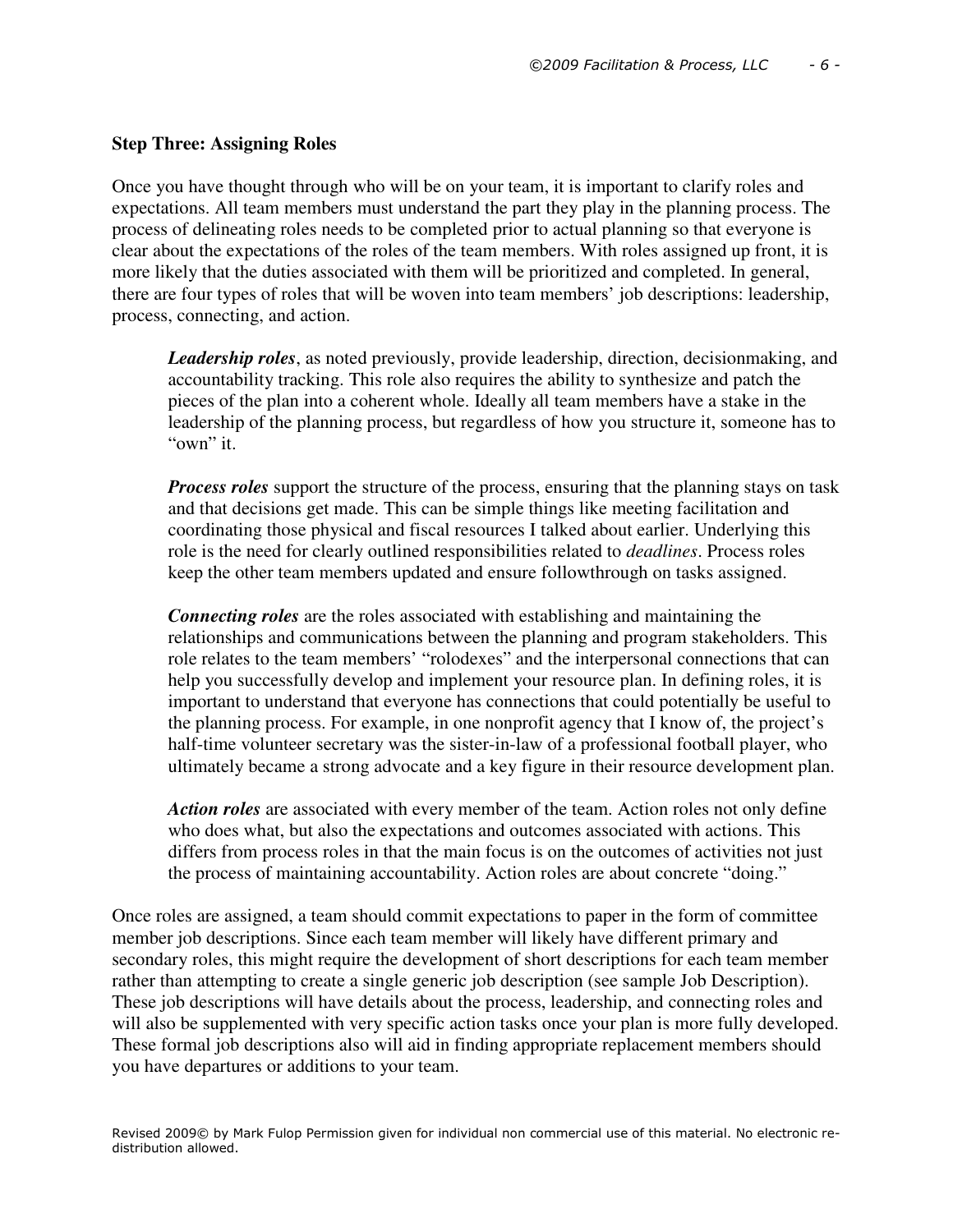## **Step Four: Conduct an Internal Assessment**

At this point you are ready to begin your planning efforts. The first stage of planning is to conduct an internal assessment of the strengths and weaknesses in your current administrative and fiscal operations. In short, you want to determine how resource planning for the mentoring program is currently conducted and how it is integrated into your agency's overall planning process, if at all.

While there are many cumbersome and complex self-assessments available for assessing a nonprofit's organizational capacity, I suggest a simplified approach to learning about and understanding the key existing components in your agency that will influence your resource development plan<sup>1</sup>. In this internal assessment process you should review:

- 1. your founding principles
- 2. current agency planning
- 3. the "drivers" of your agency and the barriers to its success
- 4. the autonomy and reliability of your funding
- 5. the fiscal risk profile of your agency and
- 6. the current (and future) scope and focus of client services
- 1. Assessing Your Existing Founding Principles

Building a shared understanding among the team starts with a review of your vision, mission statement, values, goals, and business/purpose statement. These documents should be readily accessible. *If they are not, you really have some work to do!* In the case where your agency has not taken the time to put these core documents in place, it will be extremely important to take the extra step of formalizing an understanding of "who your agency is" and "why your agency exists." These core documents will be used in very practical ways as you communicate with potential supporters of your program through your outreach and marketing efforts. For resources that can help you with these program essentials, please see the "Additional Reading and Resources" section in the Appendix.

A review of these documents is not only important for creating a shared understanding of why your agency exists, but it should also help you avoid "mission drift" in your resource

i<br>I <sup>1</sup>If you do find yourself needing a more complex tool, I recommend something like:

Langford, B.H., & Flynn, M. (2003). *Sustainability planning workbook.* Washington, DC: Finance Project.

Rose, A.L. (2000). *A nonprofit capacity self-assessment workbook for rural community-based housing organizations.*  Washington, DC: Housing Assistance Council. Retrieved March 15, 2005, from http://216.92.48.246/pubs/workbooks/saworkbook/contents.htm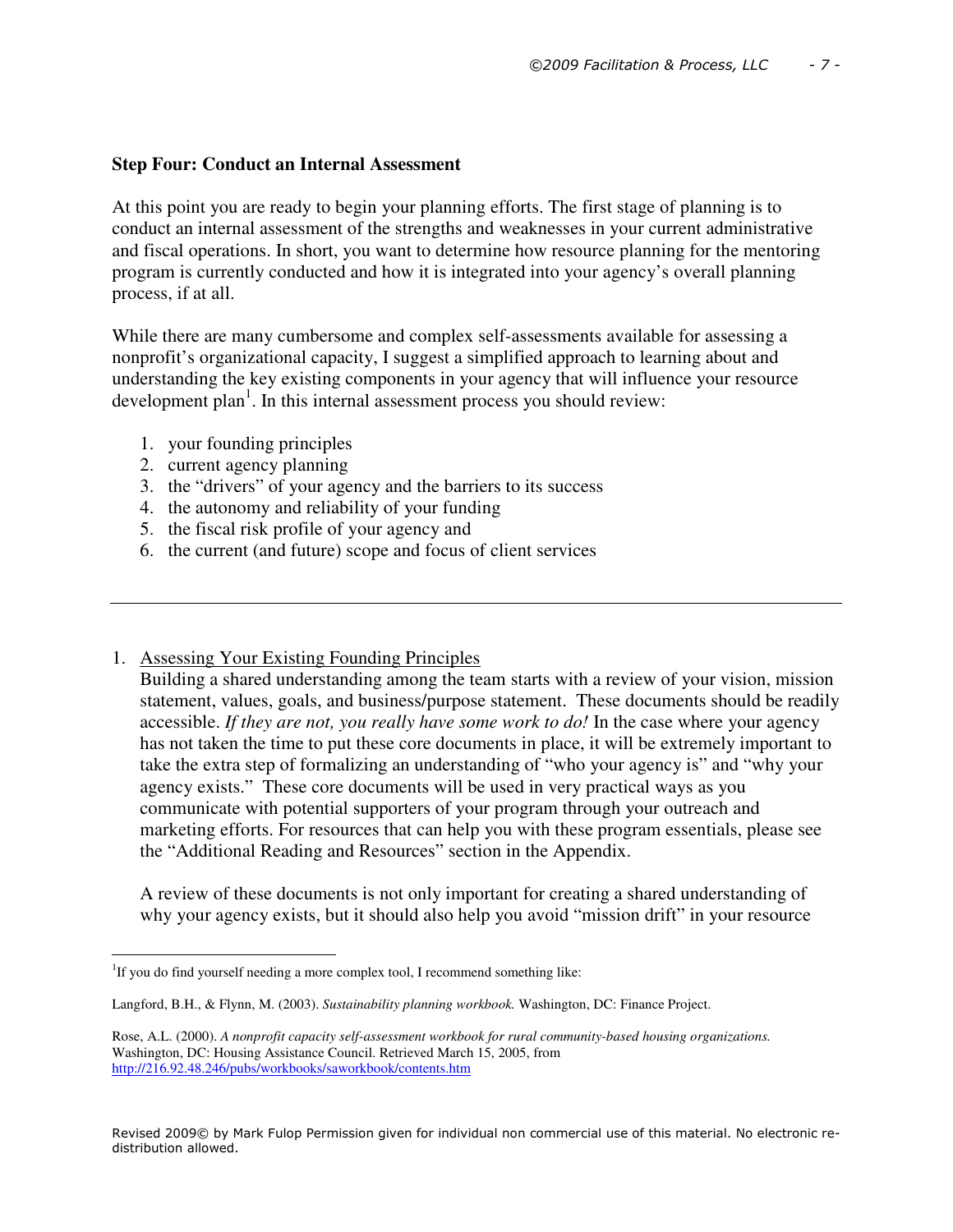planning process. Mission drift occurs when an agency becomes too broad in seeking resources to sustain program efforts. For example, consider an agency that has a mission related to adolescent pregnancy prevention and has developed a mentoring program as one of their primary prevention strategies. If the current Federal grants that support youth mentoring relate to mentoring foster care youth and elementary school children (both tangentially related to pregnancy prevention at best) and this agency chooses to apply for these federal grants, then there is a good chance that getting that grant, and taking on all the tasks inherent in it, could eclipse the agency's adolescent pregnancy prevention mission. Mission drift can be an insidious process of an agency losing contact with its founding principles.

#### 2. Assessing Your Current Planning Process

Your team must understand the relationship between your resource development planning process and your agency's *overall* budget planning process. If you are in a smaller to midsized agency, these two things may essentially be the same. The mentoring services are likely all you need to worry about sustaining. But if you're housed within a larger agency, it's likely that your team is simply developing *one* component of your agency's overall sustainability effort, and what you choose to do needs to fit in. In either case, it will be important to determine the relationship of your team's planning to your agency's overall resource planning because this relationship will influence the specificity, accountability, and authority that is inherent in what you develop.

For example, if your mentoring program a program housed within a local school district, your resource development plan may focus less on direct fundraising and instead focus on developing strategies to ensure that the local school board understands (and can measure) the value of your mentoring program. In that way, your resource development planning is primarily concerned with ensuring that your program is considered as a priority in the school district's budget process.

Conversely, if you are a grassroots or small nonprofit agency, this resource development planning process may be the core (or only) component to your agency's overall budget planning process. In this case, then your plan will need to ensure that your overall agency is fiscally stable. It will need to be more comprehensive and consider such things as resource diversification, equity ratios, surplus margins, and overall agency assets, all things that the school district program would never really think about. To aid in this type of self-audit of your agency's fiscal practices, involve your agency's board, accountants, and other supporting experts as needed.

It is also important to understand that planning the overall budget for an agency may include many aspects that do not pertain directly to your youth mentoring program. For example, if your agency is in the middle of a large capital campaign, your program may not get the resources to concurrently raise funds for the mentoring services. Whatever the case, the level of authority and autonomy you currently have will help you figure out how much you can do on your own, and when you'll need to work with higher-ups to make sure that your efforts mesh with larger agency goals.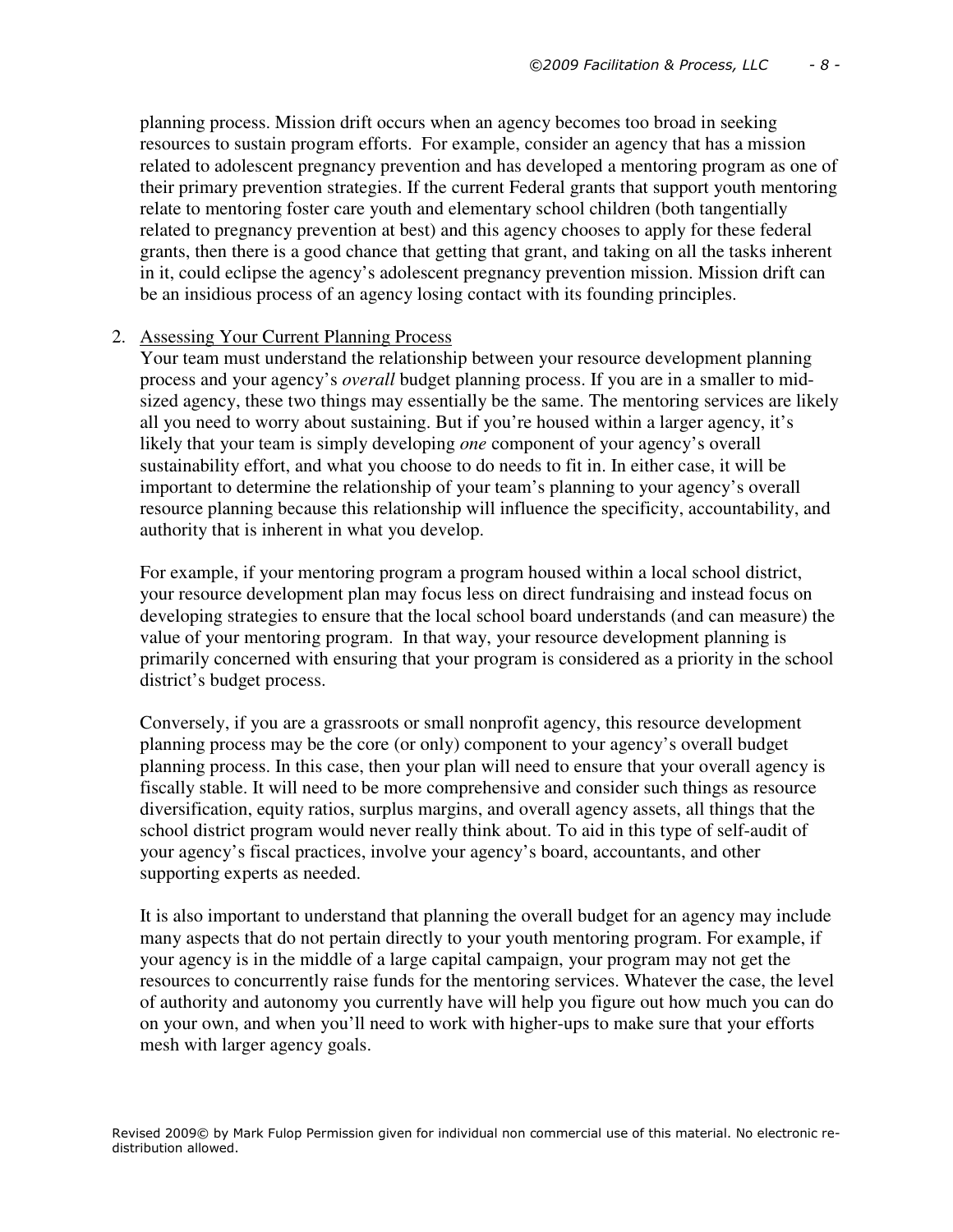## 3. Assessing Your Drivers and Barriers

Every organization is wired with a set of "drivers" and "barriers" that enhance and impede performance. Before planning, it is important to carefully consider the drivers and barriers that could potentially influence your resource planning process. Taking this first step helps maximize those things than can positively drive your process and can preempt the barriers that sabotage planning efforts before they ever get off the ground.

Typical drivers in an agency often relate to the quality of the leadership, the skills that staff members possess, access to outside expertise (like a board members or consultants), a high level of motivation among staff members, and current systems and processes (i.e., databases, electronic files, communication processes) that already exist in your agency. Simply put, drivers are the things that help get stuff accomplished in your agency, and they can be used to help you start the planning process.

Conversely, common barriers to planning often center on insufficient resources such as time, money and adequate staffing. If strong leadership is absent, it becomes the first barrier to overcome. Other barriers might include low motivation, past planning or development experiences that were less than positive, lack of skills, and a poor understanding of resource development concepts. Understanding and mapping your agency's barriers will assist you in blunting their possible negative effects on the planning process.

Facilitate this discussion by setting aside time for the team to brainstorm the drivers and barriers that might influence the planning process and how you can capitalize on the drivers and minimize the effect of the barriers.

## 4. Autonomy and Diversity of Current Funding

It is also instructive for your team to think about the strength of the current portfolio of resources supporting your mentoring program. For our purposes here, this assessment of the current funding mix is not a thorough review of the financial health of your organization, but rather is a simple "snapshot" to help you understand the resources that you're currently tapped into. To aid with getting a proper handle on your funding health, Jon Pratt, the Executive Director of the Minnesota Council of Nonprofits, argues that nonprofit agencies should consider their funding mix from the perspectives of autonomy and reliability<sup>2</sup> and  $archetypes<sup>3</sup>$ . In short, the concepts of autonomy and reliability are defined as follows:

*Autonomy* is the degree to which the revenues coming into your program have built in controls. In other words, as the funding comes in to your program what conditions are attached to that money? In the case of private donations or fees for service there may be few, if any, restrictions on the use of the funds. However, at the other end of the spectrum, a federal grant award may require permission from the funding agency for even the most modest deviation in budget expenditures, and will likely involve highly-detailed reporting and restrictions on allowable program activities.

 2 Pratt (2005) Analyzing the Dynamics of Funding: Reliability and Autonomy, *Nonprofit Quarterly, 11(4)*.

<sup>3</sup> Pratt (2006 ) Financial Independence: Six Approaches *Nonprofit Quarterly, 12(3).*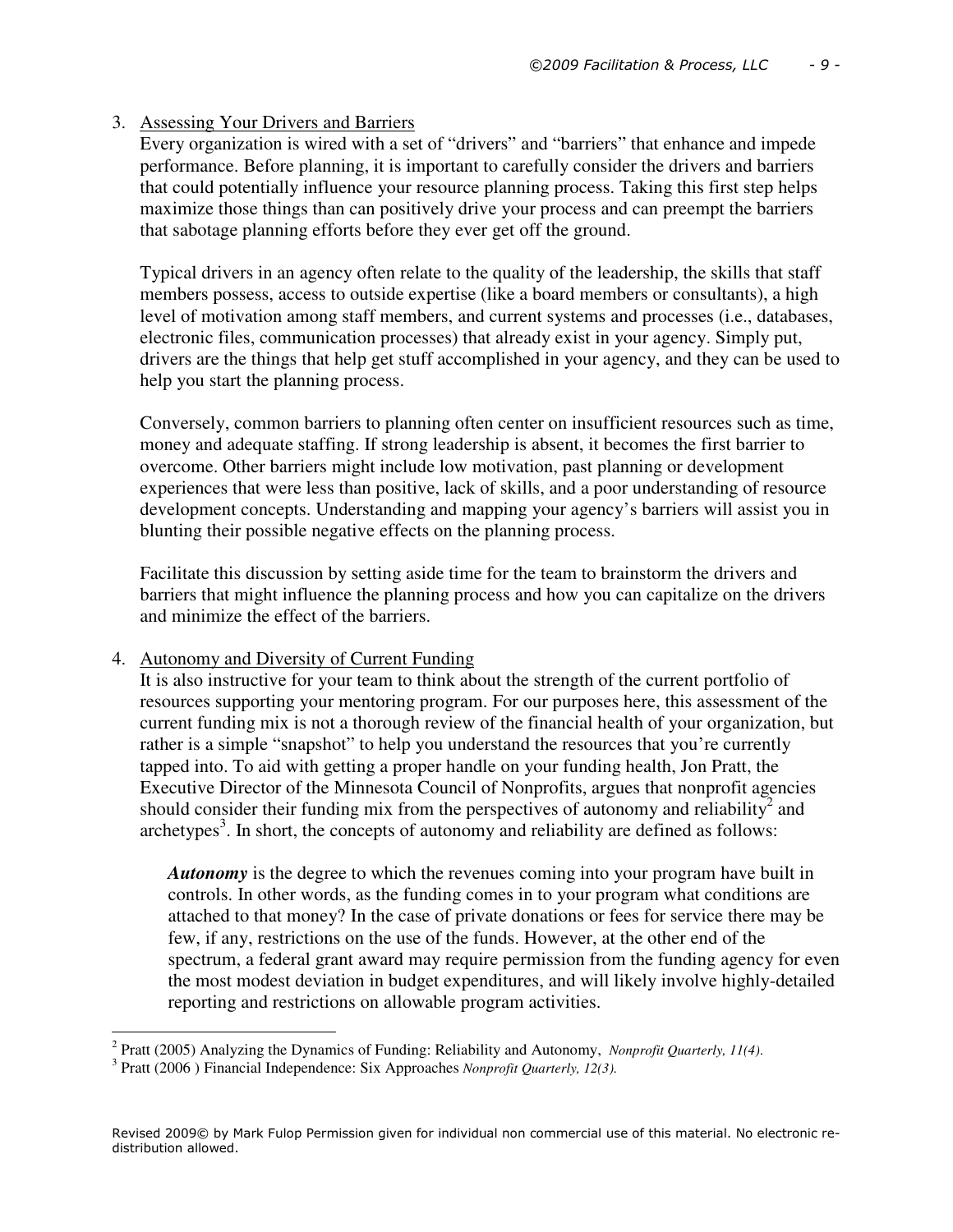*Reliability* is the degree to which the revenues coming into your program can be counted on year after year. For example, earned interest from an endowment fund or income from the half of your agency's building that you rent out to others, is more reliable than a one time government earmark or corporate sponsorship.

Pratt suggests that by looking at the composition of an agency's funding through a reliability and autonomy lens<sup>4</sup> that eight revenue archetypes emerge: individual contributions, individual/organizational membership dues, government contracts, United Way funding, earned income, third party payers, and foundation grants. While a thorough discussion of some of these is outside the scope of this guide, you'll note that several are discussed in Section III. Understanding the reality of your current funding mix informs your future resource development planning decisions. If the current mix makes sense going forward, you can create a resource development plan that supports the revenue streams you already have. If your program decides that it needs to change its autonomy and reliability mix, then your resource development plan will need to reflect the intentional efforts required to change what you're doing. If you *do* choose to change your funding mix, remember the mission drift discussed earlier. And be warned that change can be difficult to achieve, especially for agencies that have a deep track record within a specific mix of funding.

#### 5. Assessing the fiscal risk profile of your agency

For many agencies, the most common measure of its fiscal health is to measure the diversity of funding. The conventional wisdom is that an agency with a diversified funding base is more stable and better equipped to manage during times of economic change. While researchers have validated the importance of diversity of funding to a nonprofit agency, they have also begun to define *other* financial variables place a nonprofit agency at-risk for failure. In a small number of studies<sup>5</sup>, researchers have looked at the finances of a group of nonprofits over a number of years and have found several key indicators that were correlated with nonprofit agencies with a declining fiscal health. In addition to the aforementioned revenue concentration, a typical fiscally vulnerable nonprofit is one that carries more debt, has a lower surplus margin, fewer assets, and less equity.

l

Tuckman, H.D., & Chang, C.F. (1991). A methodology for measuring the financial vulnerability of charitable nonprofit organizations. *Nonprofit and Voluntary Sector Quarterly, 20*(4), 445-460.

<sup>&</sup>lt;sup>4</sup> Pratt offered an Excel spreadsheet that allows you to play with your agency's own autonomy and reliability and there is a revised version at: http://www.hhh.umn.edu/centers/wpp/flf/xls/fall2007\_revised\_reliability\_vs\_autonomy.xls

<sup>5</sup> Several prominent studies include:

Greenlee, J.S., & Trussel, J.M. (2000). Predicting the financial vulnerability of charitable organizations. *Nonprofit Management and Leadership, 11*(2), 199-210.

Keating, E.K., Greenlee, J., Fischer, M., & Gordon, T.P. (2003). *Assessing models of financial vulnerability for the nonprofit sector* [Working paper]. Retrieved March 15, 2005, from Harvard University, John F. Kennedy School of Government Web site: http://web.hks.harvard.edu/publications/getFile.aspx?Id=151

Trussel, J.M. (2002). Revisiting the prediction of financial vulnerability. *Nonprofit Management and Leadership, 13*(1), 17-31.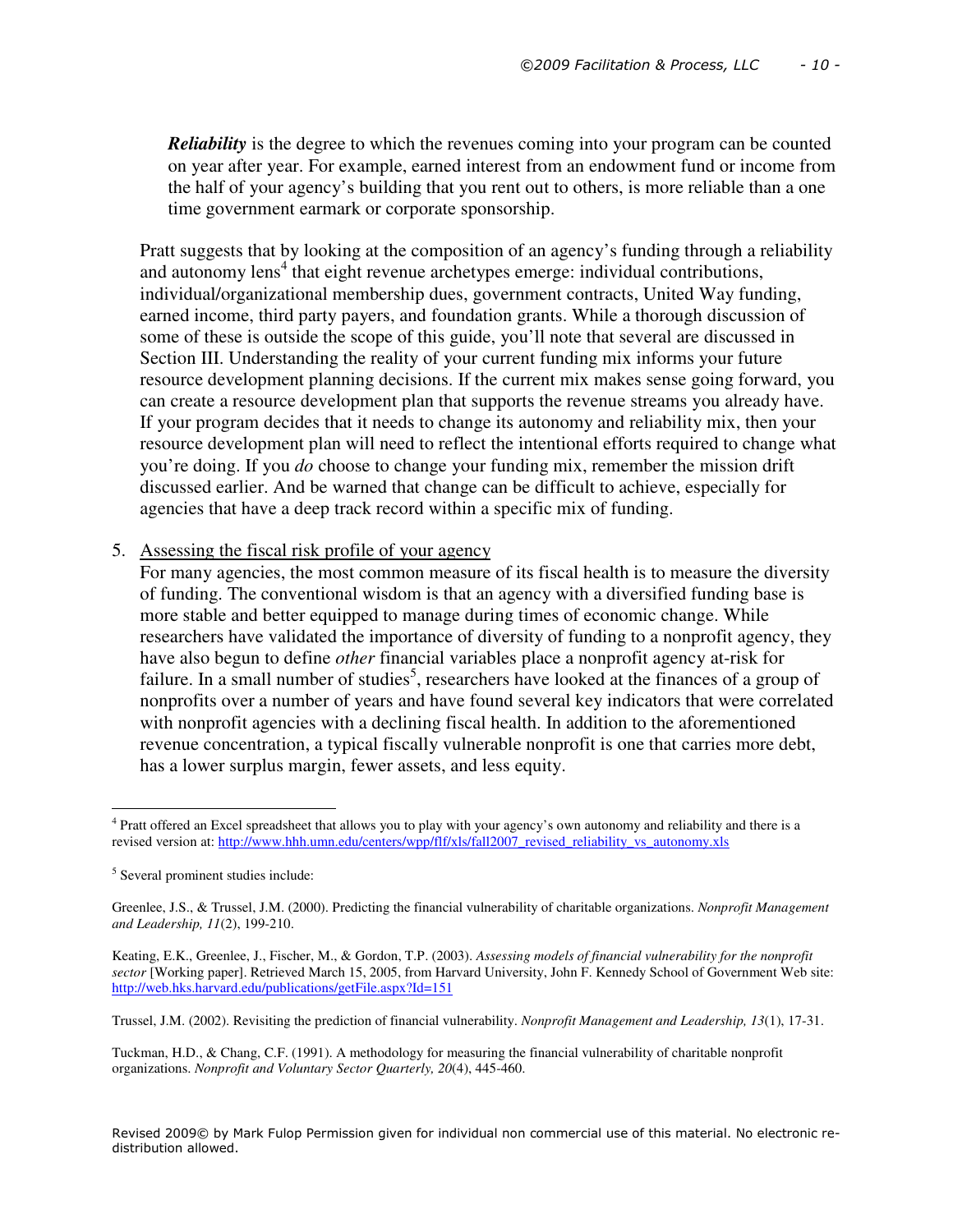Thus, a higher revenue concentration from a small number of sources is *one* indicator a financial risk, but a lack of fiscal diversity by itself is not *the* single predictor. In short, some nonprofit agencies *can* use a concentration of revenue to their advantage, but only in certain circumstances. What's important is that you are looking at *all* of the factors that could impact your fiscal health *beyond* simple diversity.

It may be important to get professional assistance in assessing your agency's strengths and weaknesses in this area. It is also important to remember that this assessment is not being conducted as part of your agency's fiscal accountability governance, but is rather for the purpose of guiding your resource development planning. The goal of this assessment is to consider those variables *beyond* revenue diversity that might influence your course of action.

#### 6. Assessing your current and future client service focus

The final facet of your internal assessment is looking at your current and future client services and how these may influence your resource development plan. Having a clear focus what you provide clients *now* will guide your team as you make decisions related to the wide range of resource development options available to you. In practical terms, this assessment should determine if your resource development plan should focus on program *sustainability*, *growth*, or *expansion*.

#### *Program Sustainability*

This focus assumes that a planning team is seeking to continue to provide mentoring services to an existing program base. For example, a smaller community-based mentoring program that serves 50—75 youth might appropriately focus on generating revenues that are reliable and consistent, thus guaranteeing continuity of the existing level of services with perhaps, an incremental growth beyond the 50—75 range.

#### *Program Growth*

This focus assumes that an agency has a reliable and consistent stream of revenues that support existing program levels, and that the planning team is ready to grow the existing program model and provide similar mentoring services to significantly more youth. The critical aspect of this client focus is that it builds on an *existing* program rather than entering into a new area of services. Growing a program builds on your current success, and bumping from 50—75 to 100—150 is predicated on expanding existing systems rather than creating new ones.

#### *Program Expansion*

The final client focus seeks to expand your current program focus. Expansion differs from growth in that expansion suggests the need to develop new competencies and infrastructure in addition to your current program activities. For example, an agency wanting to expand a site–based "lunch buddy" program to include a new communitybased program element would likely require changes in screening, training mentors, and supervising the match. Even more complicated, is the agency that wants to add an entirely new service area, such as mental health counseling, in addition to mentoring.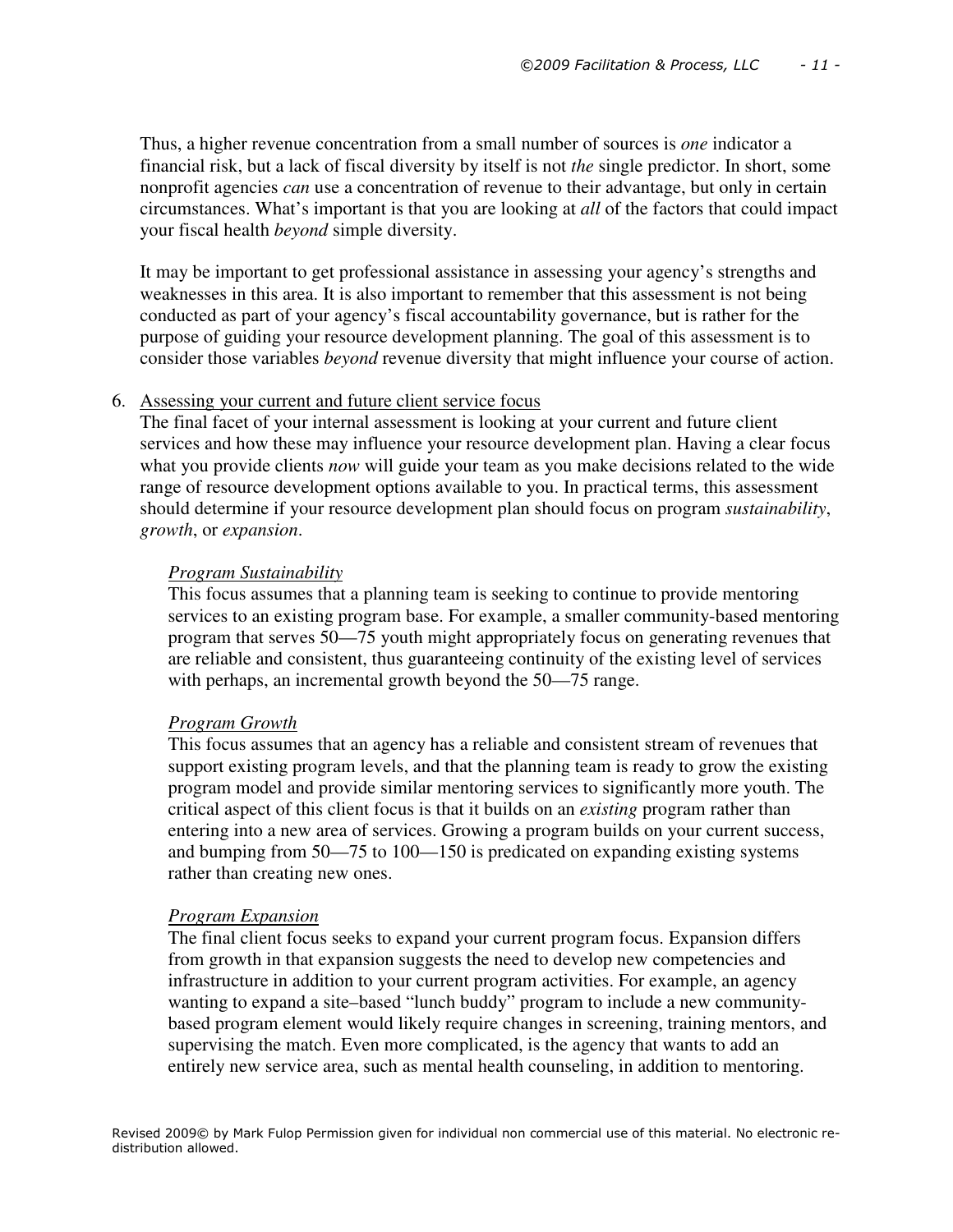It should be apparent by now that the focus of your client services might have profound implications for your resource development plan. At one end of the spectrum is the small program seeking to sustain a defined program. They may focus their resource development on building a stable constituency of small donations to support their program focus. At the other end of the spectrum, is the successful agency ready to branch out. Say they are already providing mentoring for pregnant and parenting teen girls. They may seek to increase their range of services to include family and mental health counseling, or even clinical services. Their resource development plan might not be concerned not with raising fiscal resources, but rather with pursing a merger with a local community health clinic.

It might be tempting for your team to want to focus is concurrently on two, or possibly all three, of these areas at once. However, each program focus requires a substantial resource commitment. Many small to mid-sized agencies simply cannot manage going in more than one direction at a time. The overall strength of your resource development plan depends on your team adopting a shared understanding of the program focus that is both narrow and realistic.

Once you have conducted your internal assessment, your resource planning team will want to summarize your findings. As you summarize these findings you will begin to generate initial priorities and directions. Your plan may focus on changing your funding mix to ensure a more reliable funding base, addressing program expansion, or might include simply reducing the internal barriers to resource planning. What is important to remember is that resource development planning is long-term and cyclical. Based on your internal assessment you might create a staged approach to addressing several internal factors over time. And as you go along, remember that the summary of your internal assessment are tentative and will be influenced by the next step in the planning process: conducting an external assessment.

## **Step Five: Conduct an External Assessment**

Until now you have been gathering objective information about where your agency currently stands relative to your internal resource development planning. Your team has a general understanding of: a) why your agency exists, b) what will drive or impede your planning, c) a general profile of your current revenue's reliability and autonomy (as well as other fiscal risk indicators) and finally, d) the influence of client services on resource development. However, it is also important to remember that your agency does not exist in a vacuum, and thus, your planning team needs to spend time looking at your external environment as well.

One tool for conducting an external assessment is through the use of scenario planning. Scenario planning differs from the more commonly known analysis of Strengths, Weaknesses, Opportunities and Threats (the SWOT analysis). Scenario planning focuses on trends and "potentials" that can be used to create realistic portraits of the future, while the SWOT focuses more on the current environment and capabilities. While the two planning models are not mutually exclusive, scenario planning can really help agencies anticipate future changes that might fall outside of the immediate context of a SWOT analysis.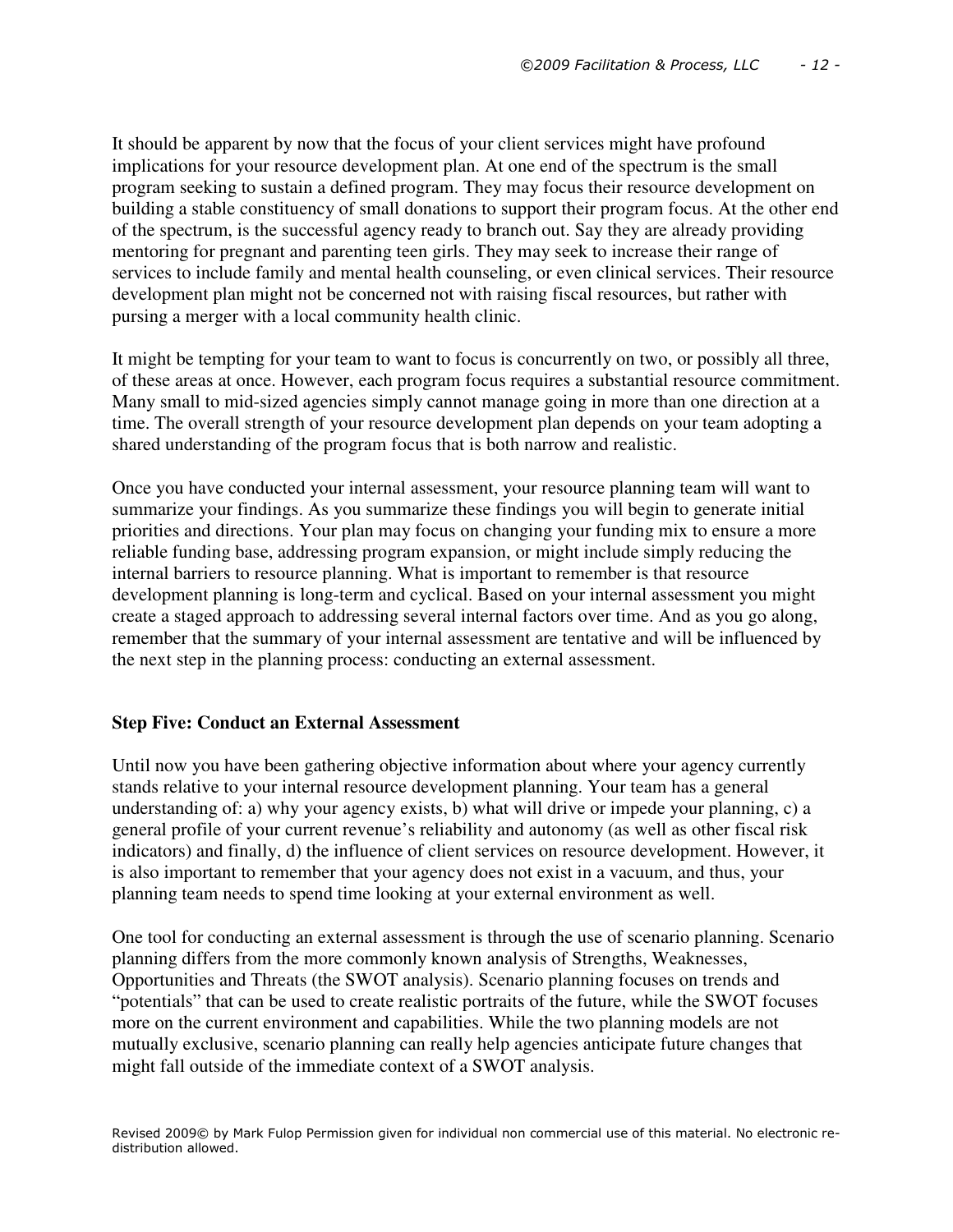Briefly, scenario planning is a series of exercises to help you envision plausible futures based on your understanding of the current trends. These scenarios about the future allow an agency to generate more proactive strategies. Scenario planning can be a highly structured and professionally facilitated process addressing complex national and international policies<sup>6</sup>. But for our purposes scenario planning can also be a more simplified process of structuring a series of "what if" questions to help you define a more realistic sustainability plan. The fundamental premise of scenario planning is that what happens next year or in the next five years is shaped by the trends of today and that with careful consideration your agency can position itself for the future.

There are many excellent resources available to guide a complex scenario planning process<sup>7</sup> but in general, the process of scenario planning involves a) looking for trends that are currently influencing and could potentially influence your agency's future, b) exploring which trends are predictable and foreseeable, and which trends present the most uncertainties, c) creating scenario matrixes that represent the key trends, d) creating stories of the most compelling and plausible alternative futures and e) creating strategies that would best enable you to get from your current reality to your envisioned reality. As an overview of the process let's discuss each of these steps.

1. Identifying trends

The starting place for scenario planning is to look at the trends of the larger environment in which your agency is operating. These trends could be specific to youth mentoring, relate to the broader socio-economic factors of your community, or relate to the cultural or geopolitical realities of the nation.

2. Categorize trends based on certainty

Once your planning team has generated a list of trends the next step is to consider the certainty of each trend. Some trends seem to have long-term momentum, while other trends have less certainty of affecting you. For example, through the CDC Youth Risk Behavior Survey<sup>8</sup>, we now have over a decade of trend data for youth risk behaviors. Looking at these data we can see a fairly certain trend that a significant number of youth will, unfortunately, continue to engage in risk-taking behaviors that can compromise their health. We *know* this trend is legit and ongoing. Things like the nation's economy, the level of support by the government for youth mentoring, and the cost of program liability insurance are less certain

l

<sup>6</sup> For example, the Institute for Alternative Futures uses scenario planning for national and international policy initiatives: http://www.altfutures.com

<sup>7</sup> Further Study

Scearce, D., & Fulton, K. (2004). *What if? The art of scenario thinking for nonprofits*. Emeryville, CA: Global Business Networks. Retrieved March 15, 2005, from www.gbn.com/ArticleDisplayServlet.srv?aid=32655

Schwartz, P. (1996). *The art of the long view: Paths to strategic insight for yourself and your company*. New York, NY: Currency Doubleday.

<sup>&</sup>lt;sup>8</sup> An excellent source of youth data, found here: http://www.cdc.gov/HealthyYouth/yrbs/index.htm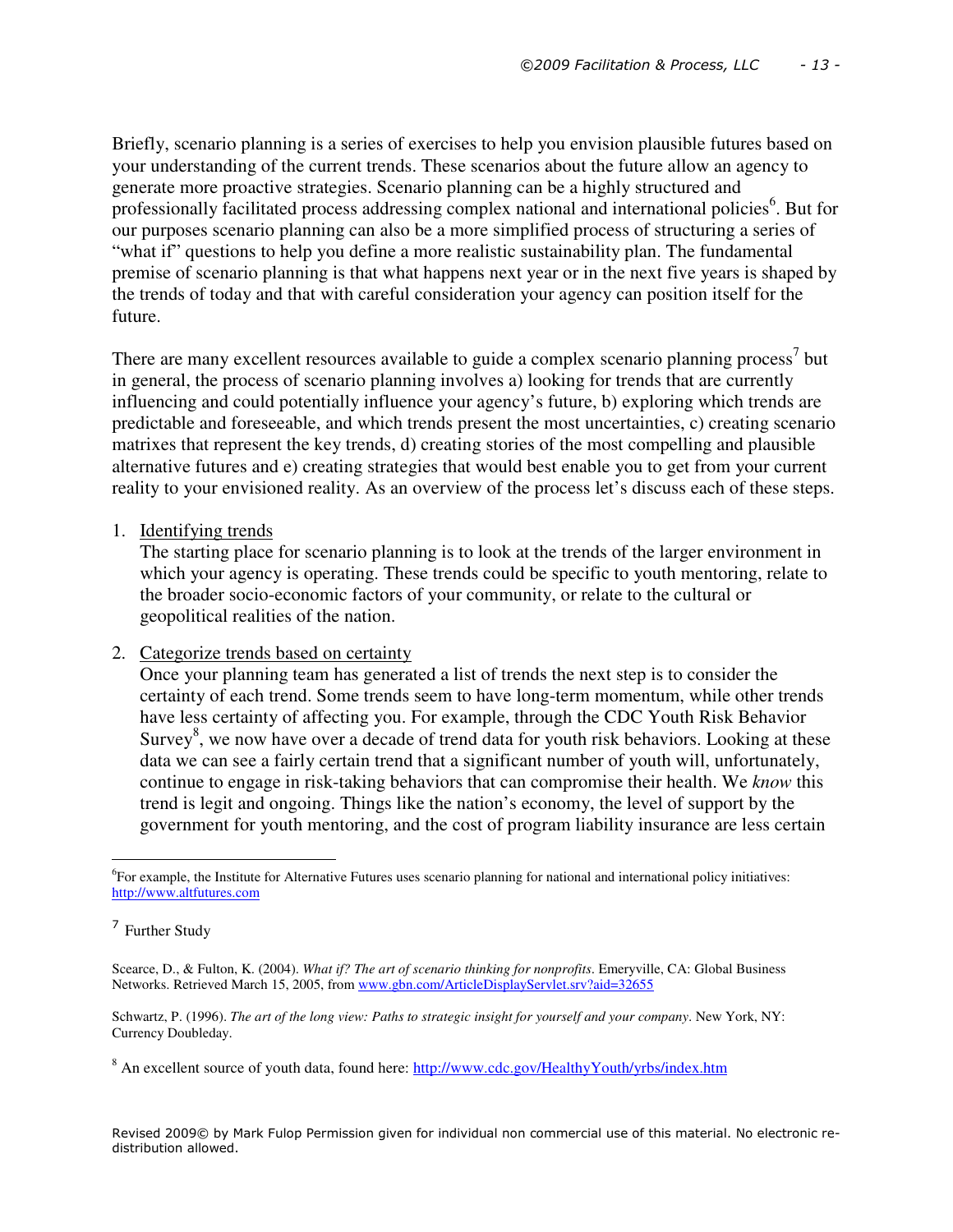trends, with many factors that will influence their future directions and their potential impact on you.

3. Create scenario matrixes that represent the key trends

The next step is to compare and contrast the trends you've identified. It may be helpful to represent this visually. For example imagine that your group has identified two uncertain trends: government and foundation support as one trend, and liability insurance costs as the other. Plotting these two variables on a scenario matrix might look like this:



#### Figure 3

As you can see, four cells emerge, each with a different scenario. One scenario is a future where there is more government and foundation support for mentoring and liability insurance stays affordable. A more ominous scenario would be the cell representing less government and foundation support and pricey insurance. When completed, each of these cells is an alternative story about a potential future.

## 4. Create "stories" for the most compelling and plausible alternative futures

Your planning team may end up creating several scenario matrixes, which generate a number of alternative futures that, together, create a more robust future scenario. At that point you are ready to tell or write stories that describe the most compelling and plausible alternative futures. When developing scenario stories, it is recommended ones that reflect: 1) the predictable "business as usual" future, 2) the good news/best case future, 3) worse case future. Scenarios can range from local to global, but should always be geared towards what might impact your agency and the kids you serve. The challenge is to create a diversified set of future scenarios that can be used to help you in resource planning.

An example of a scenario based on the above matrix might sound something like this:

*The future for youth mentoring will include less support at the federal level due to increasing pressure to cut discretionary social service programs or convert them into state block grants or earmarks. Coupled with this will be an increasingly hostile*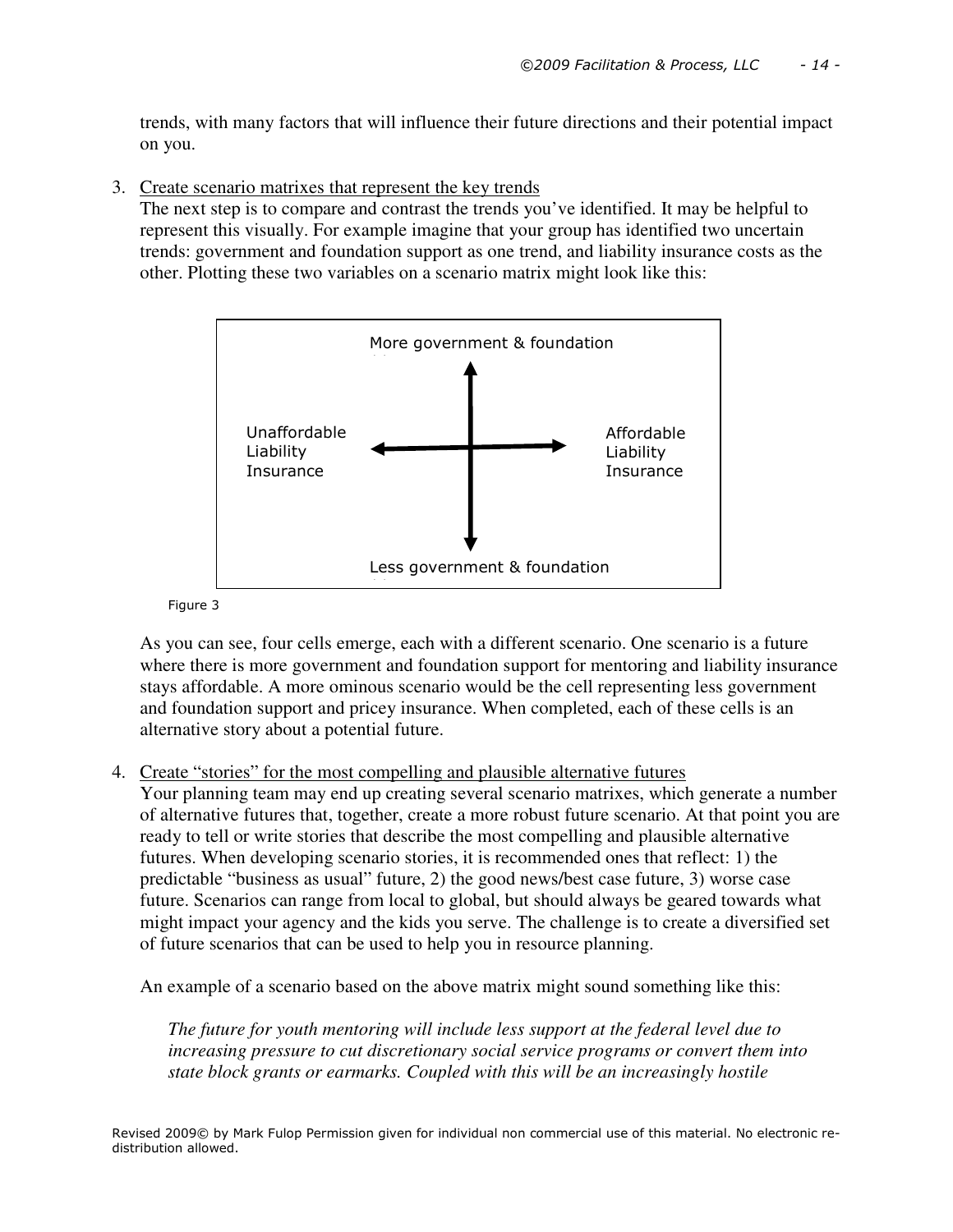*environment for securing liability insurance due to the perception of increased litigation related to child abuse in volunteer programs. Together, these two trends will make it increasingly difficult for small youth mentoring programs to operate as independent 501(c)3 organizations.* 

5. Create strategies based on your scenarios

Your final task in the scenario planning process is to discuss the implications of these stories. Some of the implications will relate to monitoring the trends that you have identified as important, while others will relate to the tactical steps you take to become sustainable.

Continuing the above example, your planning team might generate a range of potential strategies such as:

- *Consider teaming with other smaller nonprofits to create a cooperative, which increases our ability to collectively purchase insurance.*
- *Consider merging with a larger youth development organization*
- *Hire a consultant to assist us in pursuing a federal earmark.*
- *Shift our program focus from a community-based mentoring program to a site-based mentoring program.*

## **Step Six: Summarize Your Current Reality**

At this point, you are ready to summarize your current reality. This involves bringing together the data from your internal assessment and the strategies you developed from your external scenario planning. You will notice that, when looked at side by side, your internal assessment and external scenarios might be entirely congruent, or the may have some degree of divergence. For example, you could end up with an internal assessment which suggests your plan should be built around pursuing federal funding, but, as a result of your external scenarios, your team might have little confidence in the future federal support for youth mentoring.

At this final step of assessment, the critical factor is for your planning team to come to a *shared* understanding of the priorities and directions for your resource development plan. In cases where the team is aligned in their thinking, the priorities and directions may emerge relatively quickly. However, for other planning teams, there may be a broad range of opinions relating to priorities and directions. This may require a facilitated process to attain agreement.

Your assessment work is done when your team has produced a set of agreed upon priorities and directions from which you will develop the goals, objectives, and timelines needed to operationalize your plan. However, before moving on, your team should create a formal written summary of your assessment process. By creating this formal summary you accomplish three things: 1) you ensure that there is a shared understanding among the planning team by restating the outcomes of your assessment, 2) you create an anchor for your written resource development plan, and 3) you provide an opportunity to recognize and celebrate the fact that you completed these steps in the process, which are never easy tasks.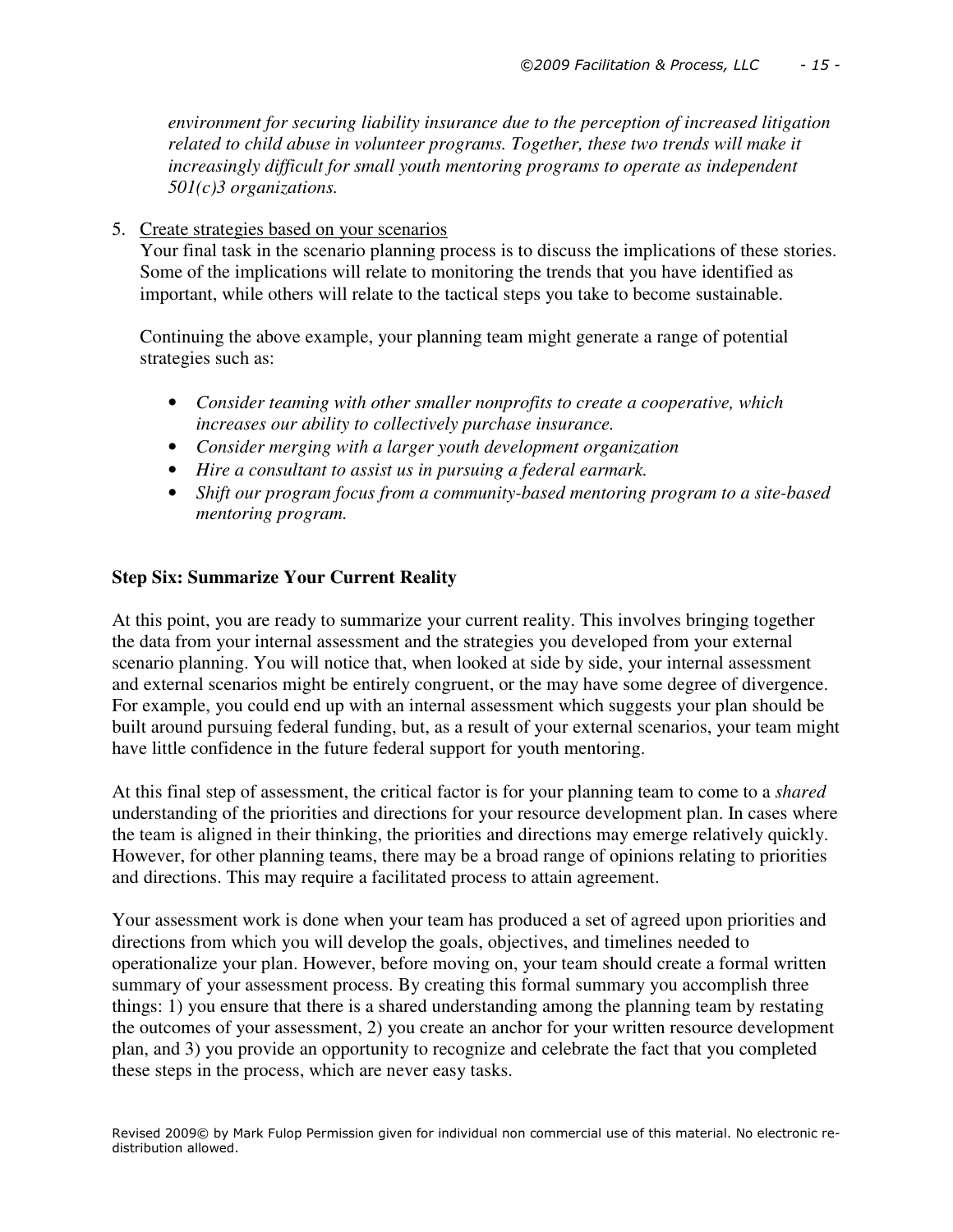# **Document the Plan**

## **Step Seven: Develop Goals and Objectives**

As a result of your assessment, you have created a set of priorities and directions to guide your resource development plan. The next step in the planning process is to move from general priorities to *creating specific goals and objectives*. Moving from priorities to goals and objectives provides your team one more opportunity to think through alternative strategies. In other words, if your planning team has the board priority of replacing an \$80,000 annual Federal grant with local resources, now is the time to tactically define that process. Cultivating local resources could mean a range of activities, from pursing financial support from local businesses and individuals (or both) to developing local fundraising events or pursuing United Way funding. In narrowing in on these specific goals and objectives for your resource development plan, your team will want to consider using a group process like brainstorming, followed by the nominal group process.

However you choose to approach it, give the process of creating goals and objectives the attention it deserves. Put them in writing! They are the foundation for everything that follows.

In order to create meaningful goals and objectives it is important to keep the following definitions in mind:

*Goals* are generally broad statements, which describe the long-term change you hope to achieve in your resource development plan. Goals do not have to be specific enough for you to act on, but they should help define the destination. Examples of goals include:

- *Achieve a funding mix that includes 50% of revenues from local community members.*
- *Increase our agency's cash reserve to the equivalent of 25% of our annual budget.*
- *Merge our agency with Youth Development, Inc.*

*Objectives* are the more tactical steps that will help you achieve your goals. Objectives are typically guided by the S.M.A.R.T. acronym. Objectives should be:

**S**pecific, and address the "who, what, and how much" questions **M**easurable, so that you know what it looks like when you get there **A**chievable, and within the capacity of your organization **R**ealistic, which is the cousin of achievable **T**ime, measured in a way that the objective has an ending point

While your goals should be stable and reflect where you want to be at the end of the development cycle, objectives are more dynamic tactics subject to revision and change. In other words, goals represent the destination while objectives capture an initial roadmap that gets you to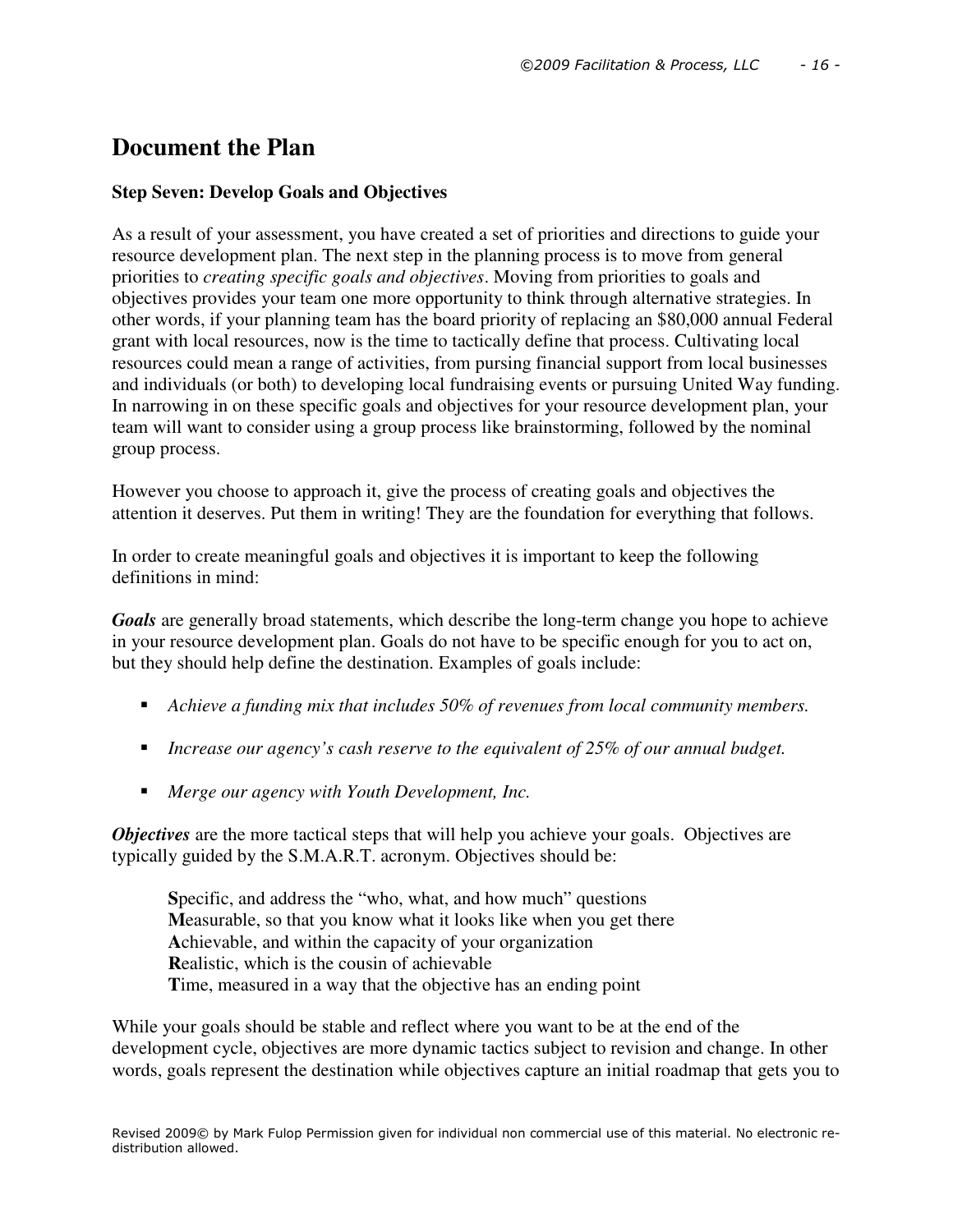there. As you start following the roadmap you may encounter detours, short cuts and other alternative routes to get you to the same place.

Examples of objectives include:

- *By December 2005, using the donated web design and hosting services of Webdesign Inc., create an interactive website with an online interest form, an online donation form, and a companion e-newsletter that is disseminated monthly to an electronic mailing list.*
- *By June 2006, using the proceeds from the sale of our existing facilities, purchase a 5,000 square foot facility in our service area and sublet 3,800 square feet to generate a monthly cash flow of \$1,200.*
- **By October 2005, make three informational presentations to the heads of human** *resources at XYZ, Inc., ABC, Inc., and 123,Inc., with at least one of the companies creating a matching gift program with our agency as a result of the presentation.*

To further the example, let's deconstruct one of the objectives to see if it is SMART:



## **Step Eight: Creating Action Plans and Timelines**

If your goals and objectives are the brains of your resource development plan, then action plans and timelines are the arms and legs of your plan. They give your plan the mobility and strength required to carry out the goals and objectives. Creating clear action plans and timelines is likely one of your most important tasks, because documenting your course of action is the primary means of creating accountability for your team members.

Action plans and timelines have four basic components that: 1) define the specific outcome, 2) assign responsibility for action, 3) list major milestones for action, and 4) outline the timeframe. A sample action plan might look like this:

## **Sample Action Plan**

Revised 2009© by Mark Fulop Permission given for individual non commercial use of this material. No electronic redistribution allowed.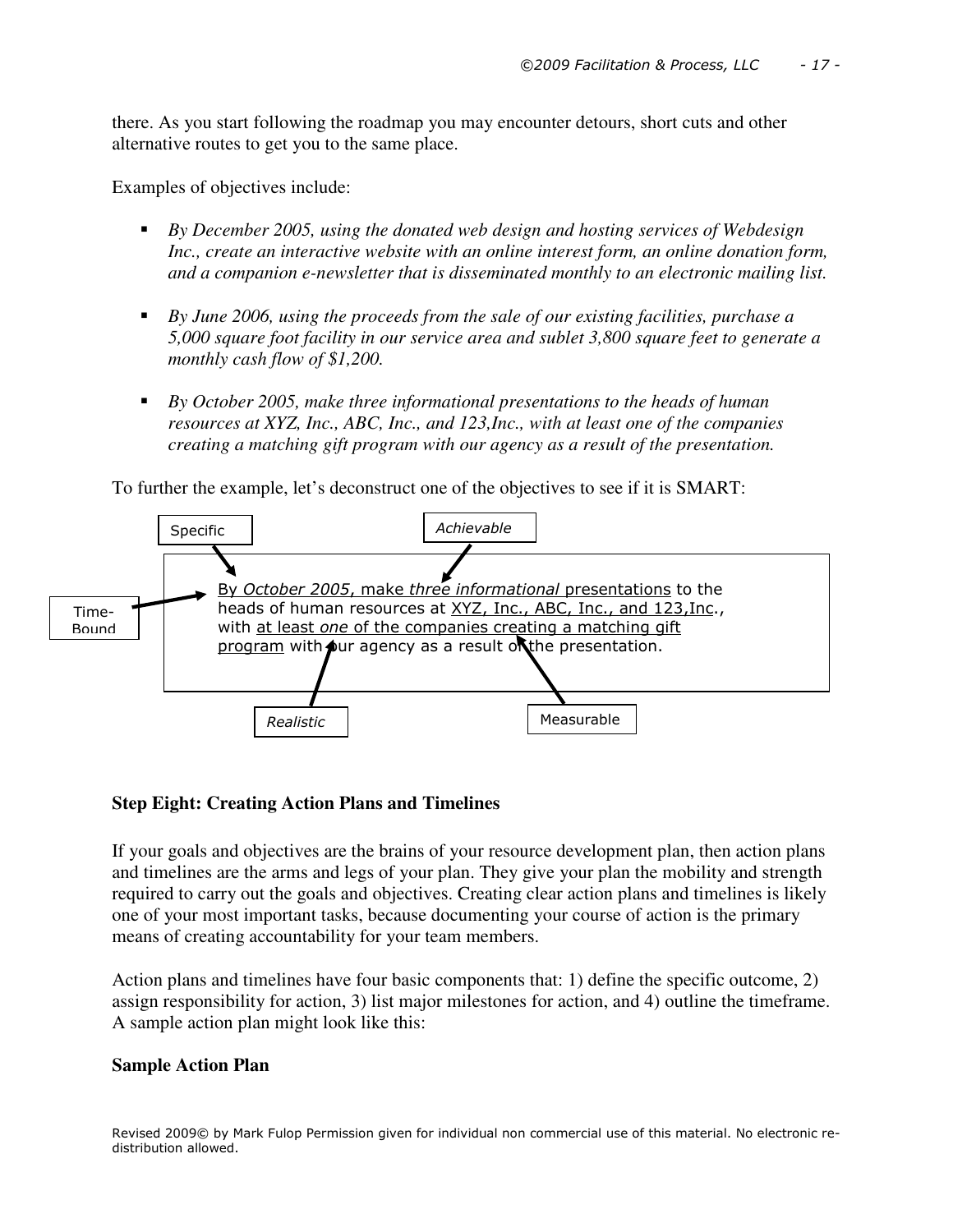Objective: By October 2005, make three informational presentations to the heads of human resources at XYZ, Inc., ABC, Inc., and 123, Inc., with at least one of the companies creating a matching gift program with our agency as a result of the presentation.

Action Plan Outcome: Establish at least one employer matching gift program

| <b>Action Steps</b>                                                                                                        | Owner                           | Due Date                   |
|----------------------------------------------------------------------------------------------------------------------------|---------------------------------|----------------------------|
| Meet with Jon Hughes (board member) to learn<br>about how the matching gift program works in his<br>company.               | Angela with noted<br>assistance | March 15                   |
| Conduct an online search for other models on setting<br>up a matching gift program                                         |                                 | March 15                   |
| Draft a matching gift plan proposal and present to<br>the planning committee.                                              |                                 | April $10^{th}$ meeting    |
| Revise document and create a 10-minute PowerPoint<br>presentation to explain the plan.                                     | Becky assists                   | April 30                   |
| Pilot test the presentation with Jon and Linda Jones<br>(a colleague of Jon in a company without a matching<br>gift plan). |                                 | June $(TBD)$               |
| Revise presentation and develop final copy of<br>materials to use in presentation.                                         |                                 | July (TBD)                 |
| Review, edit, proof and produce presentation packets<br>for XYZ, Inc., ABC, Inc., and 123, Inc.                            | Becky assists                   | August (TBD)               |
| Set up appointments with XYZ, Inc., ABC, Inc., and<br>123, Inc. through board members Jon and.                             | Jon & Rachel                    | September (TBD)            |
| Make presentations to XYZ, Inc., ABC, Inc., and<br>123, Inc. with Jon and Rachel                                           | Jon & Rachel                    | September (TBD)            |
| Celebrate success and follow through with<br>negotiating employer matching gift programs.                                  | <b>Board</b>                    | September-October<br>(TBD) |

## **Step Nine: Create and Document a Final Resource Development Plan**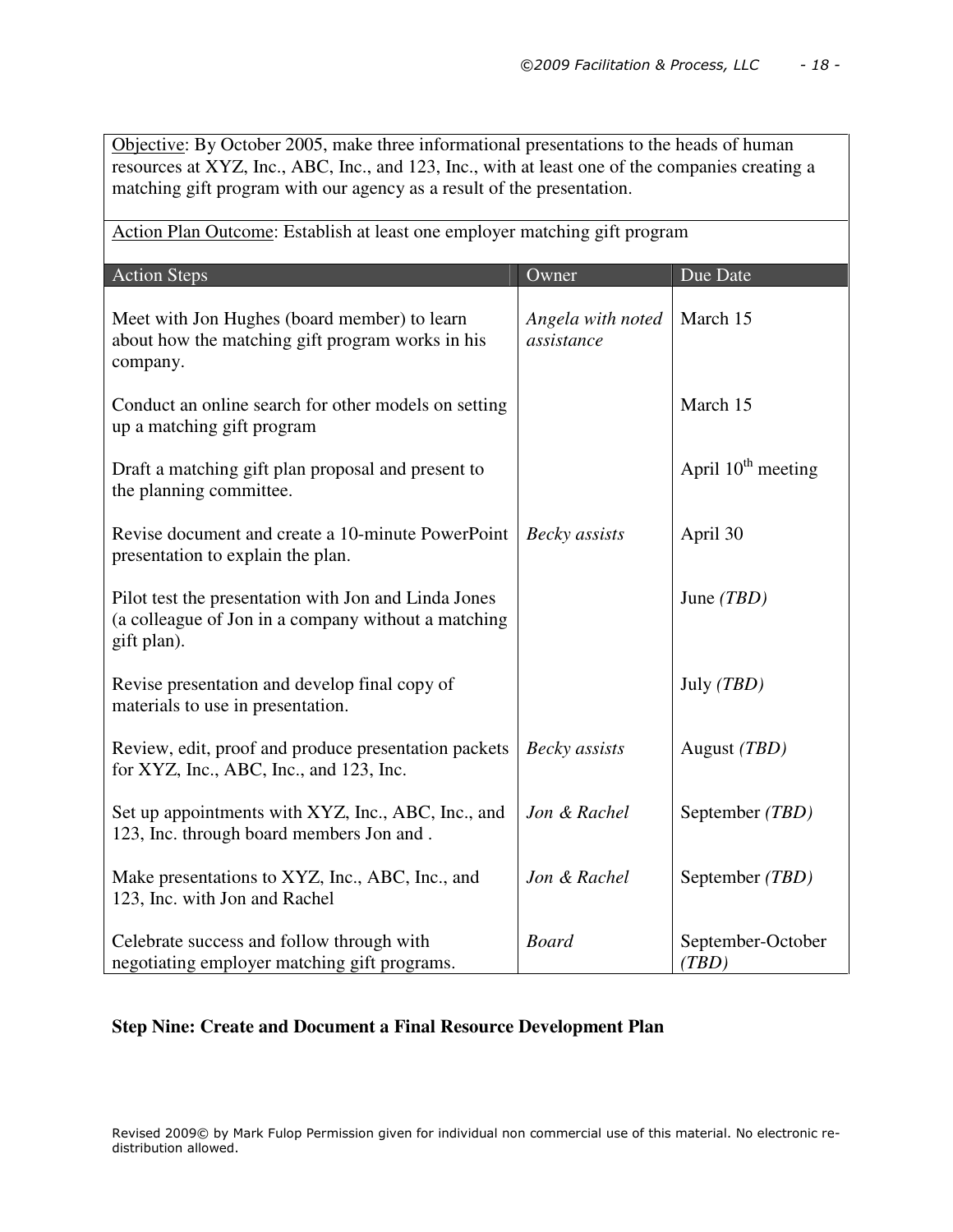To this point, your planning process has likely been captured on reams of meeting minutes, chart paper, and yellow sticky notes. Before going forward it will be important to decide at what level you want to formalize the results, the "stuff," of your resource planning efforts. Regardless of the level of complexity, it is vital that you create an actual *written* plan (see Figure 5 for a sample outline). How you develop this written summary or report will depend largely on the learning style of the team, the future use of the assessment data, and the time and resources available to creating the document. While some planning teams may choose to write a very formal written report, other teams might choose to represent their plan in a series of PowerPoint slides, or as a shared electronic document, while others may distill their plan down to a large poster prominently displayed at the office. The ways to document a plan are only limited by your imagination. What is important is that you actually document your plan *somehow* and *somewhere*.

## **Sample Outline of a Resource Development Plan**

- 1. Executive Summary
- 2. Summary of Assessment
	- **Internal**
	- **External**
	- Scenarios/Stories
- 3. Goals and Objectives
- 4. Action Plans

Appendices

- Planning Team Job Descriptions
- Planning Meeting Minutes
- Other Planning Documents

Figure 5

# **Implement and Adjust Course**

## **Step Ten: Manage Your Resource Development Plan**

As I have reiterated throughout this section, resource development planning is a team effort that will succeed or fail in direct proportion to the ongoing investment in the process. A written plan that sits on a shelf, or that is squeezed in as an agenda item at periodic staff meetings, will yield very little compared to a plan that has a structured process to manage the activities and outcomes. To this end, a planning team should create a process that ensures the ongoing implementation of the plan. Bringing us full circle to the first step in our planning process, your agency will need to ensure that sufficient resources—leadership, time, physical/fiscal resources—are available to implement the plan you've created. A typical management process should include: 1) dedicated meeting time for reporting on progress, 2) a process for managing change and 3) celebration of successes along the way.